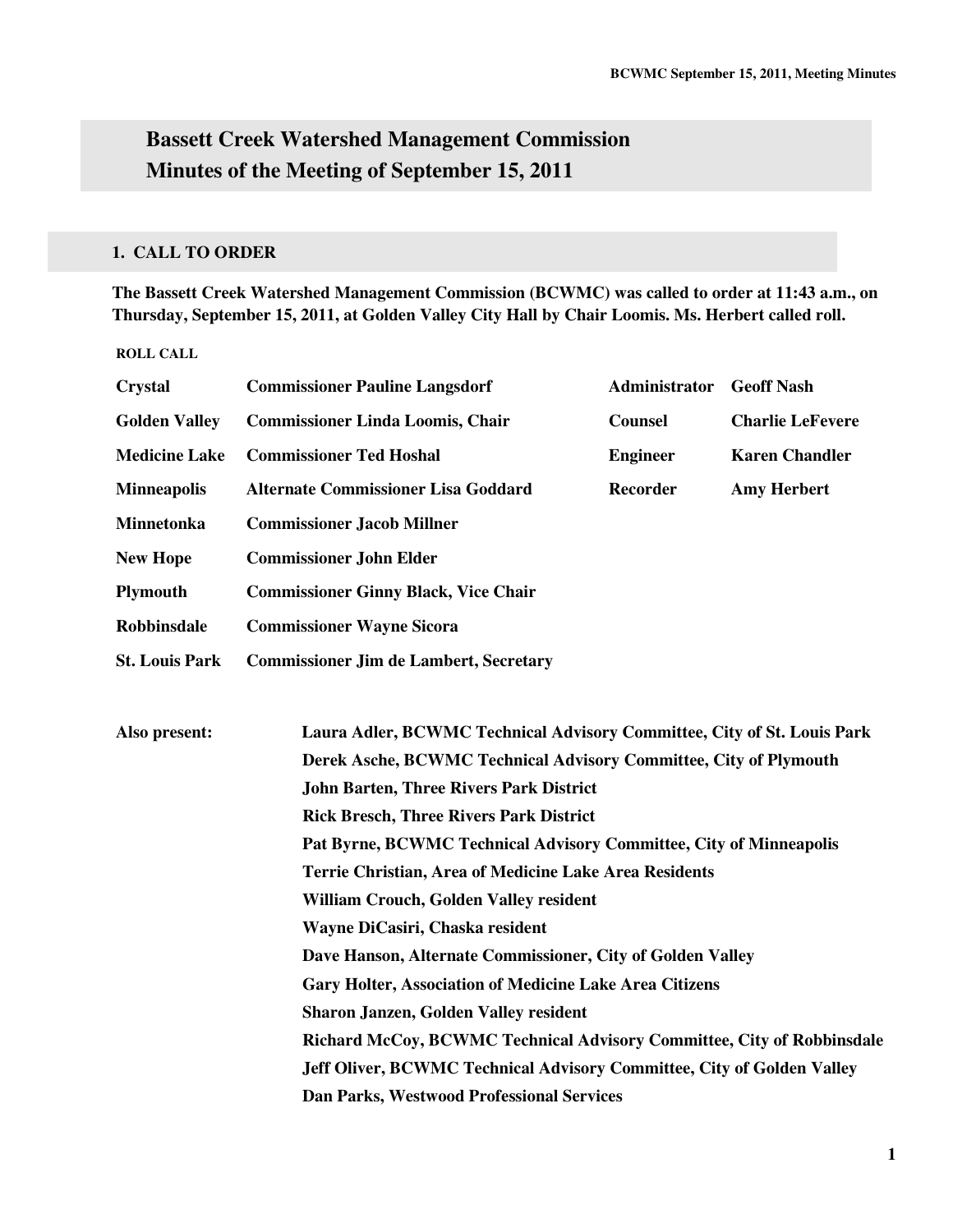**Chuck Phillips, Canadian Pacific Railway Zach Pontzer, EKS Jay Rendall, Minnesota Department of Natural Resources Bryan Ripp, Mced and Hunt Liz Stout, BCWMC Technical Advisory Committee, City of Minnetonka Allen Ward, Golden Valley resident Andrea Weber, Minneapolis Park and Recreation Board** 

## **2. APPROVAL OF AGENDA AND CONSENT AGENDA**

**Administrator Nash requested that the Commission move agenda item 6E – Certification of Levy to Hennepin County – so that it would directly follow agenda item 6A – Resolution 11-08 – Resolution Approving and Adopting Major Plan Amendment. Commissioner Goddard moved to approve the Agenda as amended and the Consent Agenda. Commissioner Elder seconded the motion. The motion carried unanimously with nine votes in favor.** 

## **3. CITIZEN INPUT ON NON-AGENDA ITEMS**

**Ms. Terrie Christian of the Association of Medicine Lake Area Citizens requested time to speak about prevention of aquatic invasive species, particularly zebra mussels, under the Commission's agenda item 6G – Aquatic Invasive Species / Zebra Mussel Monitoring in Bassett Creek Watershed.** 

# **4. ADMINISTRATION**

**4A. Presentation of August 18, 2011, Meeting Minutes. The meeting minutes were approved as part of the Consent Agenda.** 

**4B. Presentation of Financial Statements. The BCWMC's September 2011 financial report was approved as part of the Consent Agenda.** 

**The general and construction account balances reported in the September 2011 Financial Report are as follows:** 

| <b>Checking Account Balance</b>                                    | \$512,882.58   |
|--------------------------------------------------------------------|----------------|
| <b>TOTAL GENERAL FUND BALANCE</b>                                  | \$512,882.58   |
| <b>TOTAL CONSTRUCTION CASH &amp;</b><br><b>INVESTMENTS</b>         | \$2,530,802.70 |
| Investment due 9/16/2015                                           | \$512,059.83   |
| <b>TOTAL ON-HAND CONSTRUCTION</b><br><b>CASH &amp; INVESTMENTS</b> | \$2,521,792.96 |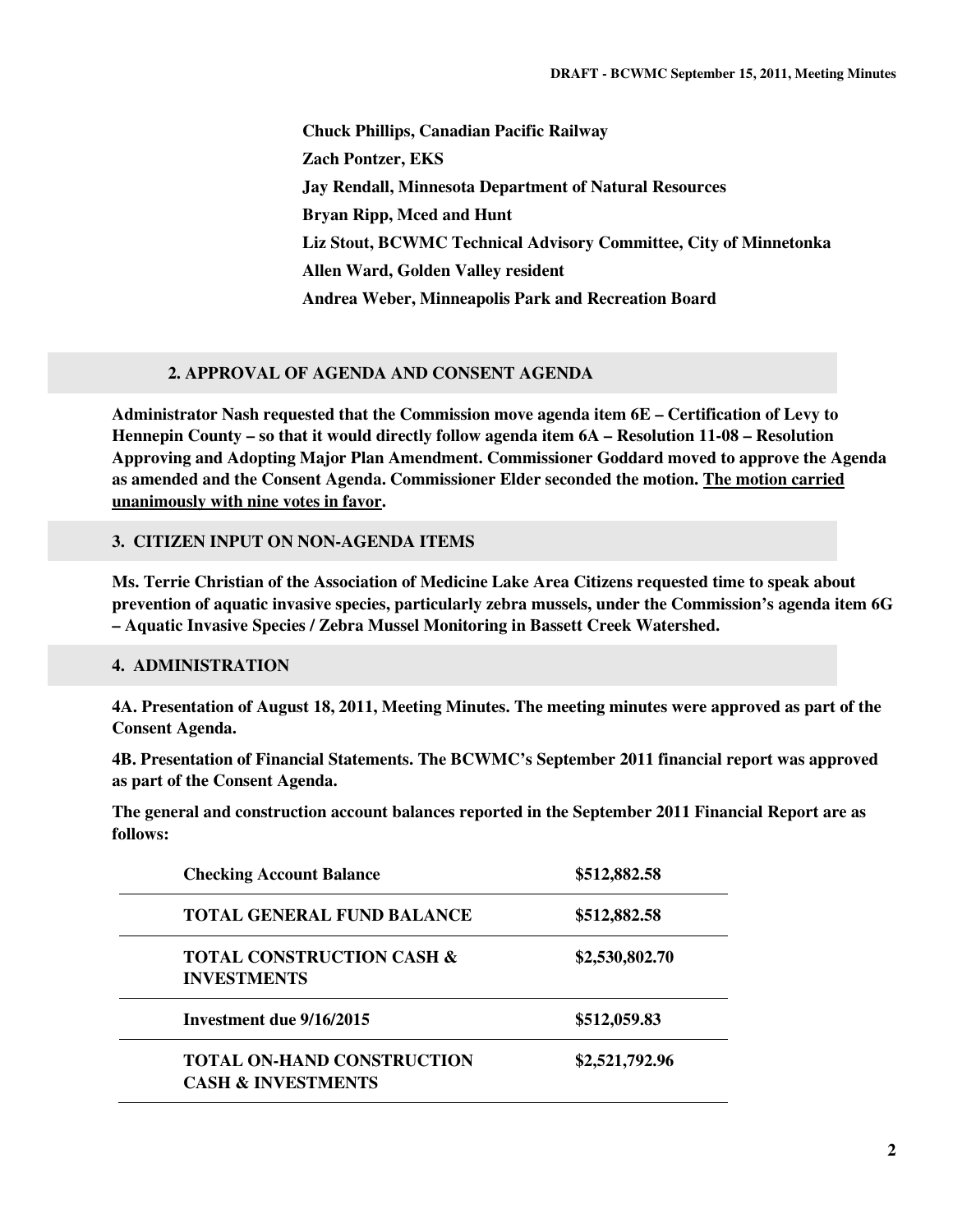| <b>CIP Projects Levied – Budget Remaining</b> | $(\$2,488,188,12)$ |
|-----------------------------------------------|--------------------|
| <b>Closed Projects Remaining Balance</b>      | \$33,604.84        |
| <b>2011 Anticipated Tax Levy Revenue</b>      | \$444,068.08       |

**4C. Presentation of Invoices for Payment Approval.** 

- **i. Kennedy & Graven Legal Services through July 31, 2011 invoice for the amount of \$1,960.54.**
- **ii. Barr Engineering Company Engineering Services through August 16, 2011 invoice for the amount of \$35,255.03.**
- **iii. Watershed Consulting, LLC Geoff Nash Administrator Services through August 31, 2011– invoice for the amount of \$3,989.08.**
- **iv. Amy Herbert August Secretarial Services invoice for the amount of \$3,457.98.**
- **v. D'amico ACE Catering September BCWMC meeting catering invoice for the amount of \$285.51.**
- **vi. Finance & Commerce Public Hearing Notice publication invoice for the amount of \$158.71.**
- **vii. Shingle Creek Watershed Management Commission WMWA Expenses to 9/6/11 invoice for the amount of \$806.95.**

**Commissioner Black moved to approve payment of all of the invoices. Commissioner Elder seconded the motion. By call of roll the motion carried unanimously with nine votes in favor.** 

**4D. BCWMC Budget Committee Recommendations for the Remaining BCWMC Fiscal Year 2011 Budget and Scheduled/ Anticipated Work. Commissioner Black summarized the Budget Committee's discussion about potential changes to the BCWMC's fiscal year 2011 budget and provided the Committee's recommendations for changes.** 

**Commissioner Black asked Barr Engineering for clarification on the comments it submitted to the Committee regarding possible savings in the Engineer's meeting preparation budget. Ms. Chandler provided the requested information and stated that the Commission Engineer's estimation is that the Commission could save in the range of \$2,500 to \$5,000 in the Engineer's meeting preparation and attendance budget. Ms. Chandler noted that if the Commission decides to cancel one of its remaining 2011 Commission meetings the action would provide cost savings but the work pile up could cause the meeting preparation and attendance for the meeting before or after the cancelled meeting to be higher than the meeting preparation and attendance costs for one regular meeting.** 

**Chair Loomis stated that the Commission doesn't need to take action today to amend its budget if the Commission wants to have time to think about it but she added that at some point the Commission should probably amend its 2011 budget to move forward with some of the modification presented today.** 

**She announced that the BCWMC received the resignation of Administrator Geoff Nash, effective September 21, 2011. Chair Loomis said that the proposed budget changes may be in flux because of the**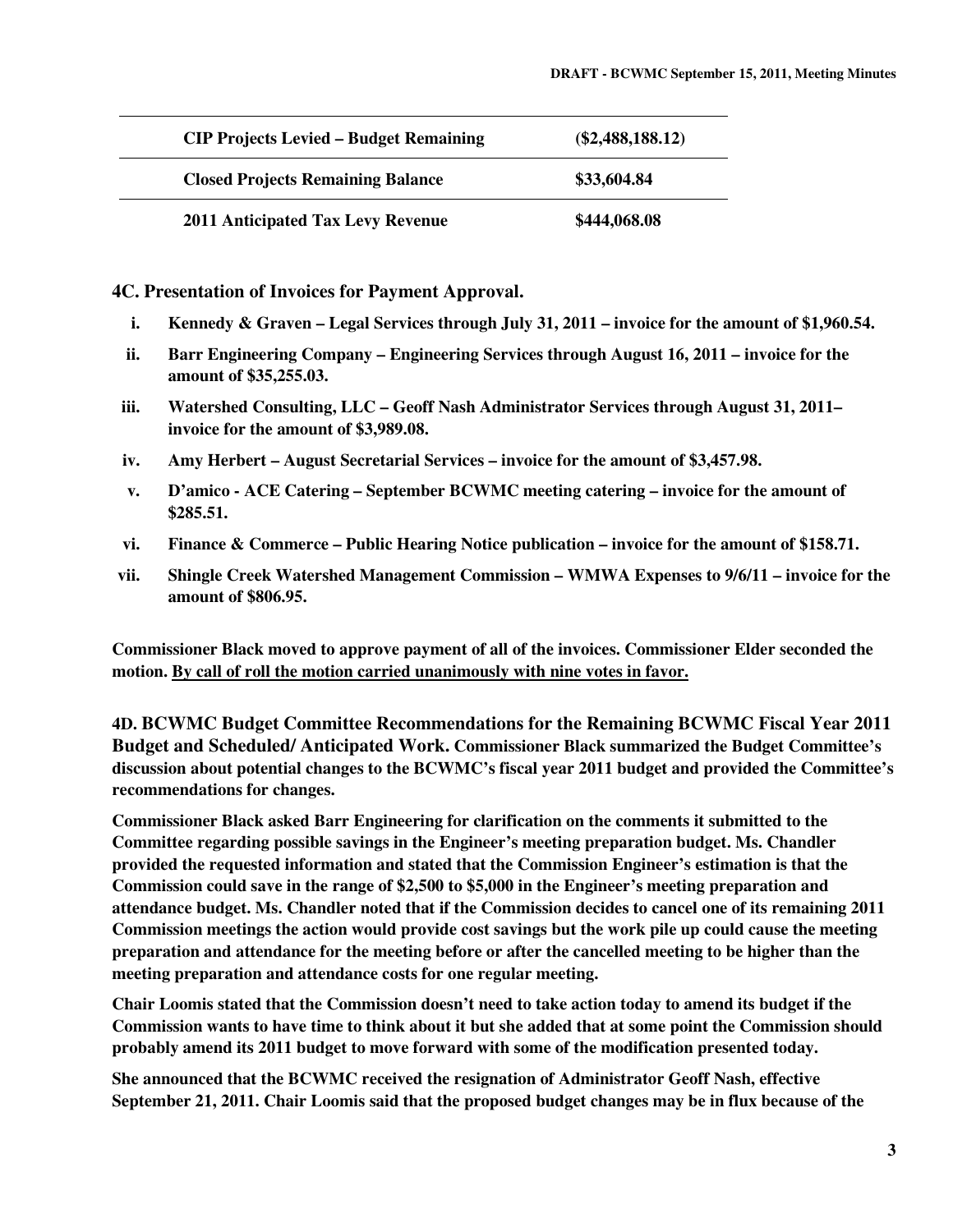**news that the Administrator has taken on a new position. She reported that she and Administrator Nash have discussed that he will try to get some items wrapped up before he starts his new position. She asked that Administrator Nash create a list for the Commission that would document all the items he thinks he could take care of before he leaves as well as the items he will need to leave unfinished that will need to be picked up.** 

**Commissioner Black moved to amend the BCWMC's 2011 budget by reducing the Water Quality/ Monitoring line item by \$4,000, reducing the Water Quantity line item by \$2,500, zeroing out the watershed inspections, zeroing out the annual flood control inspections, and zeroing out the municipal plan review. Commissioner Elder seconded the motion. The motion carried with eight votes in favor of the motion and one vote against the motion [Commissioner Hoshal of Medicine Lake].** 

**Commissioner Elder requested that as the year moves on the Commission evaluate whether it should cancel its December 2011 meeting.** 

**Chair Loomis asked the Commission to give direction to staff to have the Administrator work with the Commission Engineer to transfer tasks that may still be left unresolved. She said she didn't know who else would do it if the Commission doesn't ask Barr Engineering to do it. Commissioner Black moved to direct the Administrator to work with Barr Engineering and the Recording Secretary to transfer any unfinished duties to the appropriate staff. Commissioner Elder seconded the motion. The motion carried unanimously with nine votes in favor.** 

**Commissioner Elder volunteered to continue being part of the group working on revising the budget document and asked to be informed when the group tries to coordinate its next meeting.** 

**4E. Resolution 11-07 – A Resolution of Appreciation for the Services of Al Sarvi as BCWMC Alternate Commission from the City of New Hope. Commissioner Black moved to approve Resolution 11-07. Acting Commissioner Goddard seconded the motion. The motion carried unanimously with nine votes in favor.** 

# **5. PUBLIC HEARING**

**Prior to opening the public hearing Chair Loomis asked Ms. Chandler to conduct presentations on both proposed projects that are part of the public hearing: Bassett Creek Main Stem Restoration Project from Irving Avenue North in Minneapolis to Golden Valley Road in Golden Valley for 2012 and the Wirth Lake Outlet Structure Modification Project. Ms. Chandler made the presentations.** 

**Chair Loomis opened the public hearing and called for comments. Seeing no one come forward to offer comments and hearing no comments, Chair Loomis closed the public hearing.** 

## **6. NEW BUSINESS**

- **A. Resolution 11-08 Resolution Approving & Adopting Major Plan Amendment. Mr. LeFevere read Resolution 11-08 aloud to the Commission. Commissioner Black moved to approve Resolution 11- 08 approving and adopting the Major Plan Amendment. Acting Commissioner Goddard seconded the motion. The motion carried unanimously with nine votes in favor.**
- **E. Certification of Levy to Hennepin County. Commissioner Black moved to approve certifying the levy in the amount of \$762,010.00 to Hennepin County. Commissioner Elder seconded the motion. The motion carried unanimously with nine votes in favor.**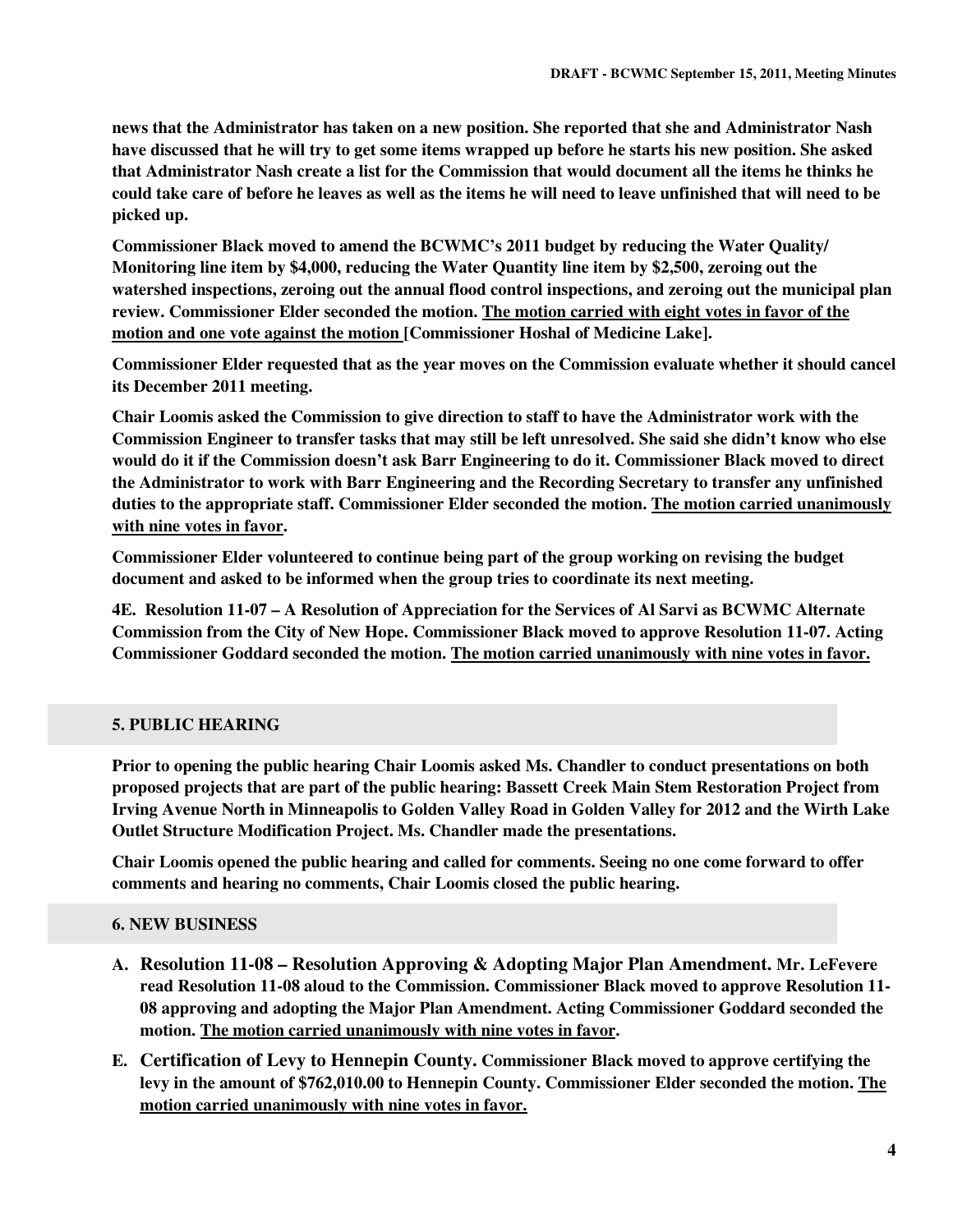- **B. Resolution 11-09 Resolution Ordering 2012 Improvements and Designating Members Responsible for Construction of the Main Stem Restoration and the Wirth Lake Outlet Structure Modification Projects. Commissioner Black moved to approve Resolution 11-09. Commissioner de Lambert seconded the motion. The motion carried unanimously with nine votes in favor.**
- **C. Cooperative Agreement Main Stem Restoration Project, Irving Avenue to Golden Valley Road. Chair Loomis requested that the item be tabled to allow the City of Minneapolis, the City of Golden Valley, and Commission staff more time to discuss the agreement. Commissioner Black moved to table the item until the Commission's October meeting. Commissioner de Lambert seconded the motion. The motion carried unanimously with nine votes in favor.**
- **D. Cooperative Agreement for Wirth Lake Outlet Structure Modification Project. Chair Loomis requested that the item be tabled to allow the City of Golden Valley more time to review the agreement. Commissioner Elder moved to table the item until the Commission's October meeting. Commissioner Black seconded the motion. The motion carried unanimously with nine votes in favor.**
- **F. Presentation by City of Golden Valley on Plans for Ed Silberman Memorial at Schaper Park. Golden Valley City Engineer Jeff Oliver presented the preliminary ideas for the Ed Silberman Memorial at Schaper Park in Golden Valley. He said that the City anticipates the dedication of the memorial would occur in spring 2012.**
- **G. Aquatic Invasive Species/ Zebra Mussel Monitoring in Bassett Creek Watershed. Administrator Nash reminded the Commission that it scheduled this agenda item based on a request from the Association of Medicine Lake Area Citizens (AMLAC). John Barten of the Three Rivers, Park District, Terrie Christian of AMLAC, Gary Holter of AMLAC, and Jay Rendall of the Minnesota Department of Natural Resources provided information about different aspects of zebra mussels and the means by which they spread from water body to water body, prevention tools being used around Medicine Lake including measures being used to monitor the boat launches of Sweeney Lake, the desire for further prevention measures around the boat launches on Medicine Lake, action and policy statewide, and training and grant opportunities available in Minnesota.**

**The Commission questioned what type of action AMLAC was asking the Commission to take and Ms. Christian responded that AMLAC would like the Commission to help as a local entity to prevent the spread of zebra mussels. Commissioner Hoshal said that he thought it would be helpful for the Commission to review the City of Minneapolis' zebra mussels control plan. The Commission asked him to forward the link to the document to Ms. Herbert and directed Ms. Herbert to distribute it via e-mail to the Commission.** 

**Commissioner Elder said he would like the Commission to have a conversation with the Three Rivers Park District before the Commission takes any action. The Commission agreed and decided that it would invite the Three Rivers Park District to a future Commission meeting. Commissioner Elder said that he could work with Ms. Herbert to coordinate inviting the TRPD to a future meeting.** 

**H. Crossroad Commons: Plymouth. Ms. Chandler explained that this project is in the City of Plymouth in the Medicine Lake Watershed and is located south of Highway 55 and west of County Road 73. She said that the project is in front of the Commission because the project proposes an underground infiltration basin. She stated that the two-phase project includes the demolition of the existing shopping center and frontage road, the construction of a new frontage road and two buildings, and includes eight acres of grading.**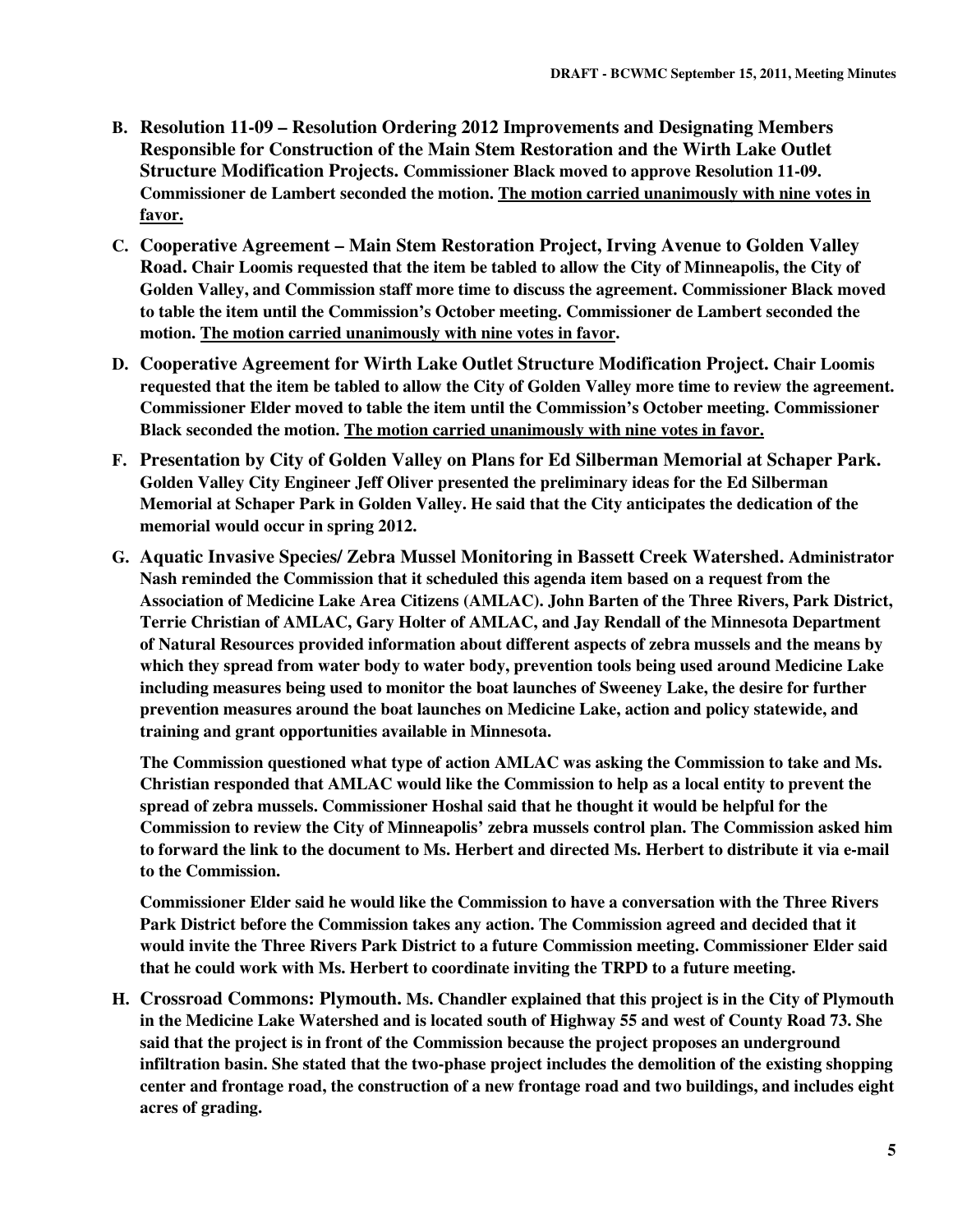**Ms. Chandler answered many questions about the proposed infiltration system. Commissioner Hoshal asked if there was a potential to daylight the stream on the site as part of this project. Mr. Dan Parks of Westwood Professional Services, the developer's engineer, answered many specific questions about soils, location of the underground infiltration system in relation to the water table, and maintenance of the infiltration system, namely who would maintain it. Mr. Parks commented that his latest information was that the City would maintain it but Mr. Asche of Plymouth said that he would need to confirm the maintenance plan with its staff.** 

**[Commissioner John Elder departs the meeting.]** 

**Commissioner Black moved to approve the project with the Engineer's recommendations and two additional conditions:** 

- **1. The estimated phosphorous removal is calculated for the project.**
- **2. The developer investigates the possibility of daylighting the creek.**

**Commissioner Sicora seconded the motion. The motion carried with seven votes in favor [Cities of Crystal, Golden Valley, Minneapolis, Minnetonka, Plymouth, Robbinsdale, and St. Louis Park], one vote against [City of Medicine Lake], and one vote absent [City of New Hope].** 

- **I. Canadian Pacific Railway Bridge Replacement: Minneapolis. Ms. Chandler explained that the project is the construction of a new bridge a short distance from the existing bridge and the removal of the old bridge. She said that the project is in front of the Commission because the project includes work in the flood plain. Mr. Chuck Phillips of Canadian Pacific Railway answered the Commission's specific questions about the project. Commissioner Goddard moved to approve the project with the Commission Engineer's recommendations. Commissioner Sicora seconded the motion. The motion carried unanimously with eight votes in favor [City of New Hope absent from vote].**
- **J. 1200 Angelo Drive Shoreline Restoration: Golden Valley. Ms. Chandler said that the project is in front of the Commission because it proposes work in the floodplain. Ms. Chandler said that the project will involve work along approximately 100 feet of shoreline and will include grading, restoration of native plants, and installation of beach sand. Commissioner de Lambert moved to approve the proposed project. Commissioner Hoshal seconded the motion. The motion carried unanimously with eight votes in favor [City of New Hope absent from vote].**

# **7. OLD BUSINESS**

**A. Clean Water Fund Grant Application Update. Administrator Nash asked that Barr Engineering be the main contact in the grant application for the 2012 Main Stem project. He said that the grant application will be ready to go by the time he is ready to leave the Commission and commented that the deadline for the grant application is September 20th.** 

**The Commission discussed the idea of a grant application for financial incentives for best management practices and decided that the Commission does not have the funds to expend on staff time to prepare the grant application. The Commission took no action on the item.** 

**B. Draft BCWMC Policy Manual. The Commission deferred this item to a future meeting.**